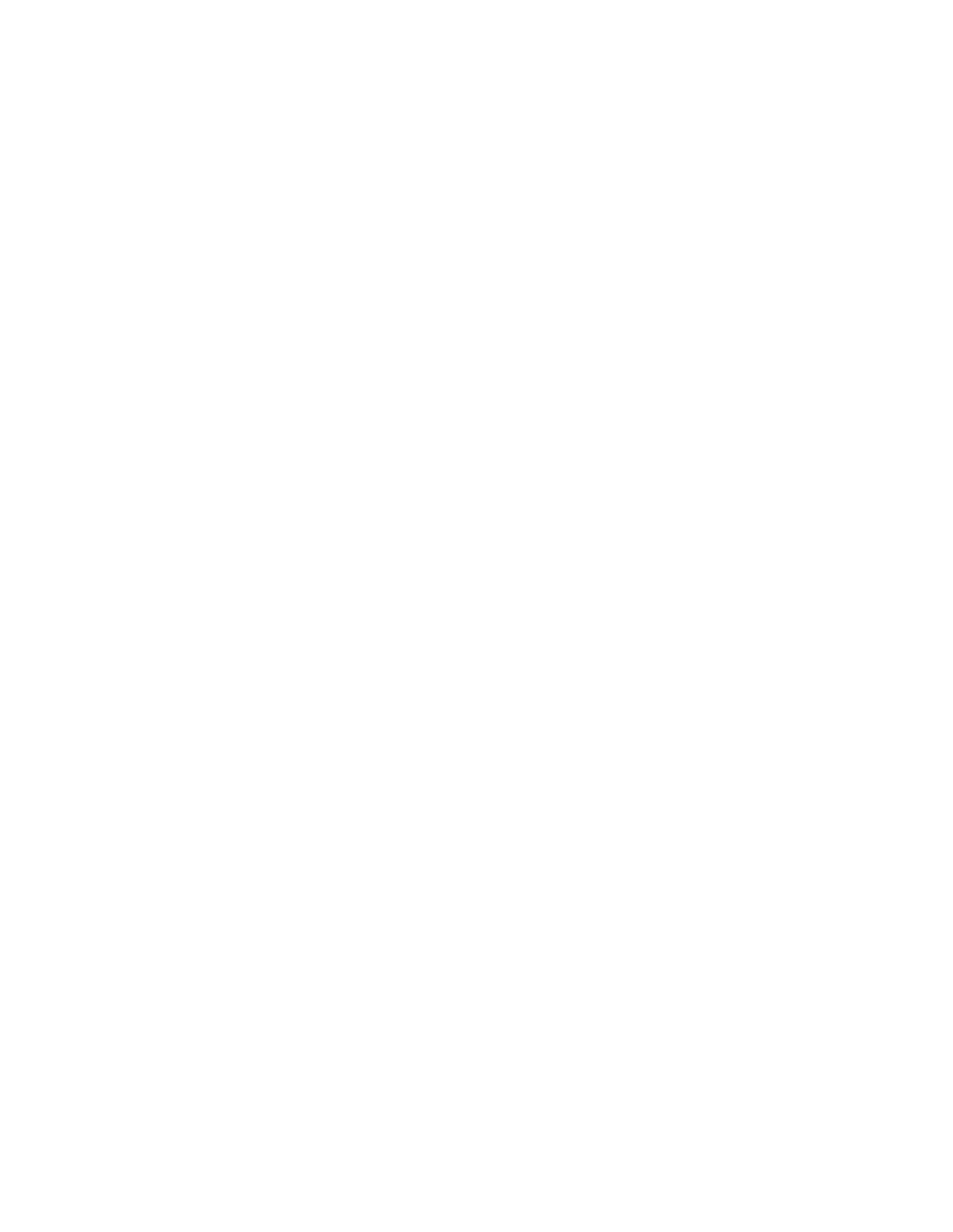





 $\Box$ **Day**, May  $1 \Box 202 \Box$ 



|     | <b>St. Brigid of Kildare</b><br><b>COACH</b><br><b>SUPR RNK</b><br><b>ROUND4</b><br><b>SUPR OP</b><br>RGNLC.O. |     |     |     |     |        |
|-----|----------------------------------------------------------------------------------------------------------------|-----|-----|-----|-----|--------|
| 7TH | <b>Shelley Regrut</b>                                                                                          | 282 | 570 | 565 | 100 | 1854.9 |
| 8TH | Sara Hardin                                                                                                    | 566 | 286 | 295 | 50  |        |

 $\frac{1}{2}$ 

| Wyoming Middle School |                     |           |                |                 |               | <b>TOTAL</b><br><b>SCORE</b> |
|-----------------------|---------------------|-----------|----------------|-----------------|---------------|------------------------------|
|                       | <b>COACH</b>        | RGNL C.O. | <b>SUPR OP</b> | <b>SUPR RNK</b> | <b>ROUND4</b> |                              |
| 7TH.                  | <b>Beth Toerner</b> | 287       | 852            | 850             | 200           | 1674                         |
| 8TH                   | Jennifer Sauvey     |           | 284            | 285             | 50            |                              |

| <b>Eversole Run Middle School</b> |              |        |           |                |                 |               | <b>TOTAL</b><br><b>SCORE</b> |
|-----------------------------------|--------------|--------|-----------|----------------|-----------------|---------------|------------------------------|
|                                   | <b>COACH</b> |        | RGNL C.O. | <b>SUPR QP</b> | <b>SUPR RNK</b> | <b>ROUND4</b> |                              |
|                                   |              |        | 284       | 283            | 280             | 150           |                              |
|                                   | M            | Estepp | 40        |                | 80              | 50            |                              |



| <b>St. Sebastian Parish School</b> |                       |           |                |                 | <b>TOTAL</b><br><b>SCORE</b> |       |  |  |
|------------------------------------|-----------------------|-----------|----------------|-----------------|------------------------------|-------|--|--|
|                                    | <b>COACH</b>          | RGNL C.O. | <b>SUPR OP</b> | <b>SUPR RNK</b> | <b>ROUND4</b>                |       |  |  |
| 7TH.                               | <b>Sally Weakland</b> |           |                |                 |                              | 964.6 |  |  |
| 8TH                                | MaggiBlischak         | 286       | 578            | 585             | 100                          |       |  |  |

| Birchwood School of Hawken |                       |           |                |                 |               | <b>TOTAL</b><br><b>SCORE</b> |
|----------------------------|-----------------------|-----------|----------------|-----------------|---------------|------------------------------|
|                            | <b>COACH</b>          | RGNL C.O. | <b>SUPR OP</b> | <b>SUPR RNK</b> | <b>ROUND4</b> |                              |
| 7TH                        | <b>Lorraine Tzeng</b> |           | 569            | 590             | 100           | 9566                         |
| 8TH                        | Jennifer Seward       | 143       |                |                 |               |                              |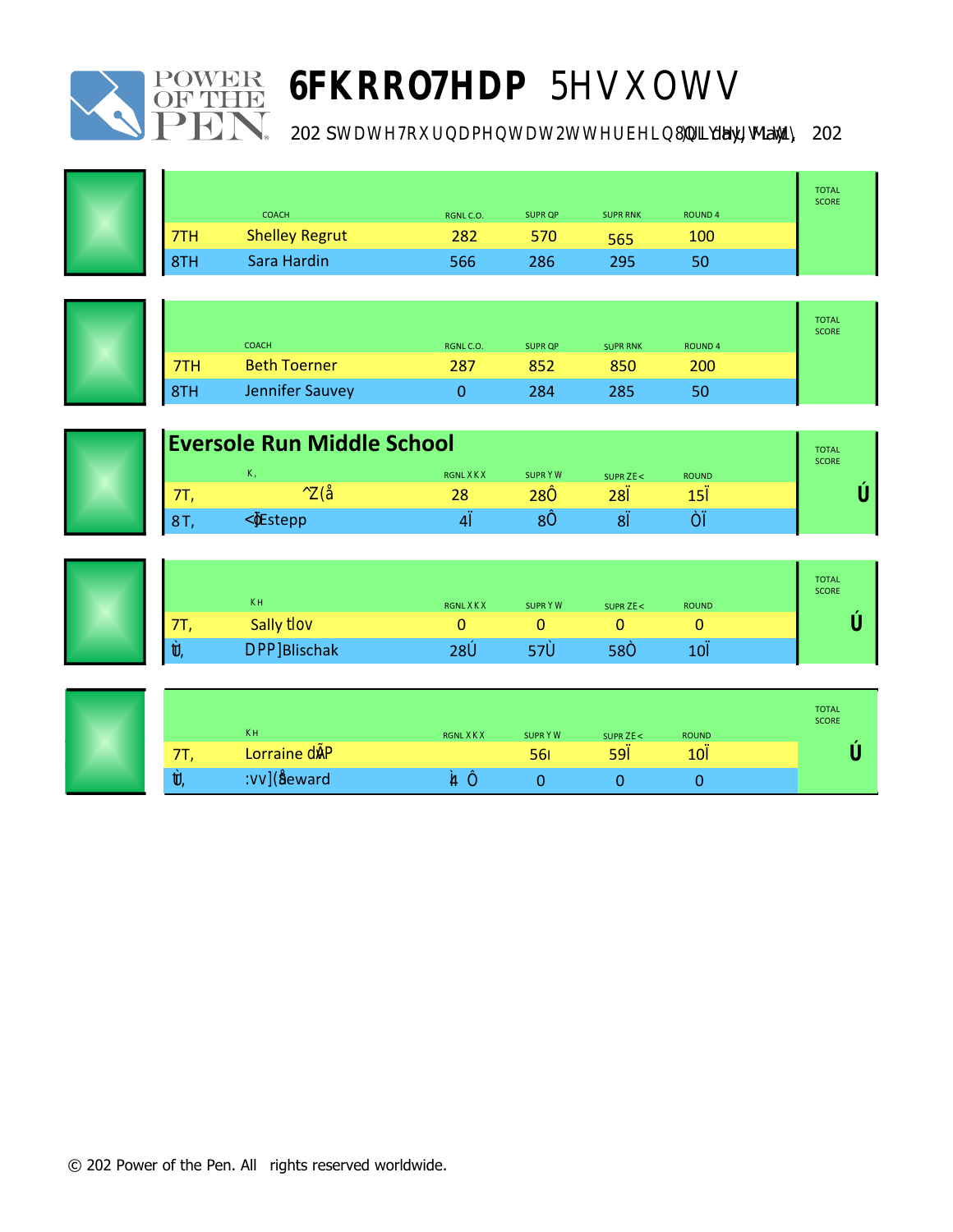

## **Best of Rounds**

2022 State Tournament, Friday, May 13, 2022

All state Best of Round and Director's Choice selections are published in the *Book of Winners*.

| <b>7th Grade</b>         |                                                                                                               |
|--------------------------|---------------------------------------------------------------------------------------------------------------|
|                          | Round 1Hazel Shanahan, West Side Montessori, Toledo, "Asleep Forever"<br><b>Coach: Mary Brandon</b>           |
|                          | Round 2 Rosie Galvin, Wyoming MS Wyoming, "Left on Read"<br><b>Coach: Beth Toerner</b>                        |
|                          | Sweetener" Coach: Valerie Parillo                                                                             |
|                          | With the Blue Eyes" Coach: Elizabeth Garcia                                                                   |
| <b>8th Grade</b>         |                                                                                                               |
|                          | Fully Heal" Coaches: Sally Weakland and Maggi Blischak                                                        |
|                          | Rebecca Gebhart, St. Matthew School, Gahanna, "A Different".<br>Spectrum" Coach: Anita Ference                |
|                          | Coach: Mitzi Moshiri                                                                                          |
|                          | Coaches: Sally Weakland and Maggi Blischak                                                                    |
| <b>Director's Choice</b> |                                                                                                               |
|                          | Grade 7, Round 4 Drusilla Mango, Notre Dame Elementary School, Chardon,<br>"Friendship" Coach: Kelly Stefanek |
|                          | Grade 8, Round 1 Lorelei Wise, Wyoming MS, Wyoming, "Battlefield"<br><b>Coach: Jenn Sauvey</b>                |
|                          | Grade 8, Round 1 Isabel Siegel, Shaker Heights MS, Shaker Heights, "Lucky"<br>Coach: Erika Pfeiffer           |
|                          | Atlanta" Coach: Erika Eley                                                                                    |
|                          | <b>Coach: Emilie Macek</b>                                                                                    |
|                          | Grade 8, Round 3Estelle Roth, St. Albert the Great, Kettering, "Red"<br>Coach: Sara Jankowski                 |
|                          | Grade 8, Round 4 Lorelei Wise, Wyoming MS, Wyoming, "Heartbeat"<br>Coach: Jenn Sauvey                         |
|                          | Grade 8, Round 4 Lily Marrocco, Willard Grizzell MS, Dublin, "Cauliflower"<br>Coach: Mitzi Moshiri            |